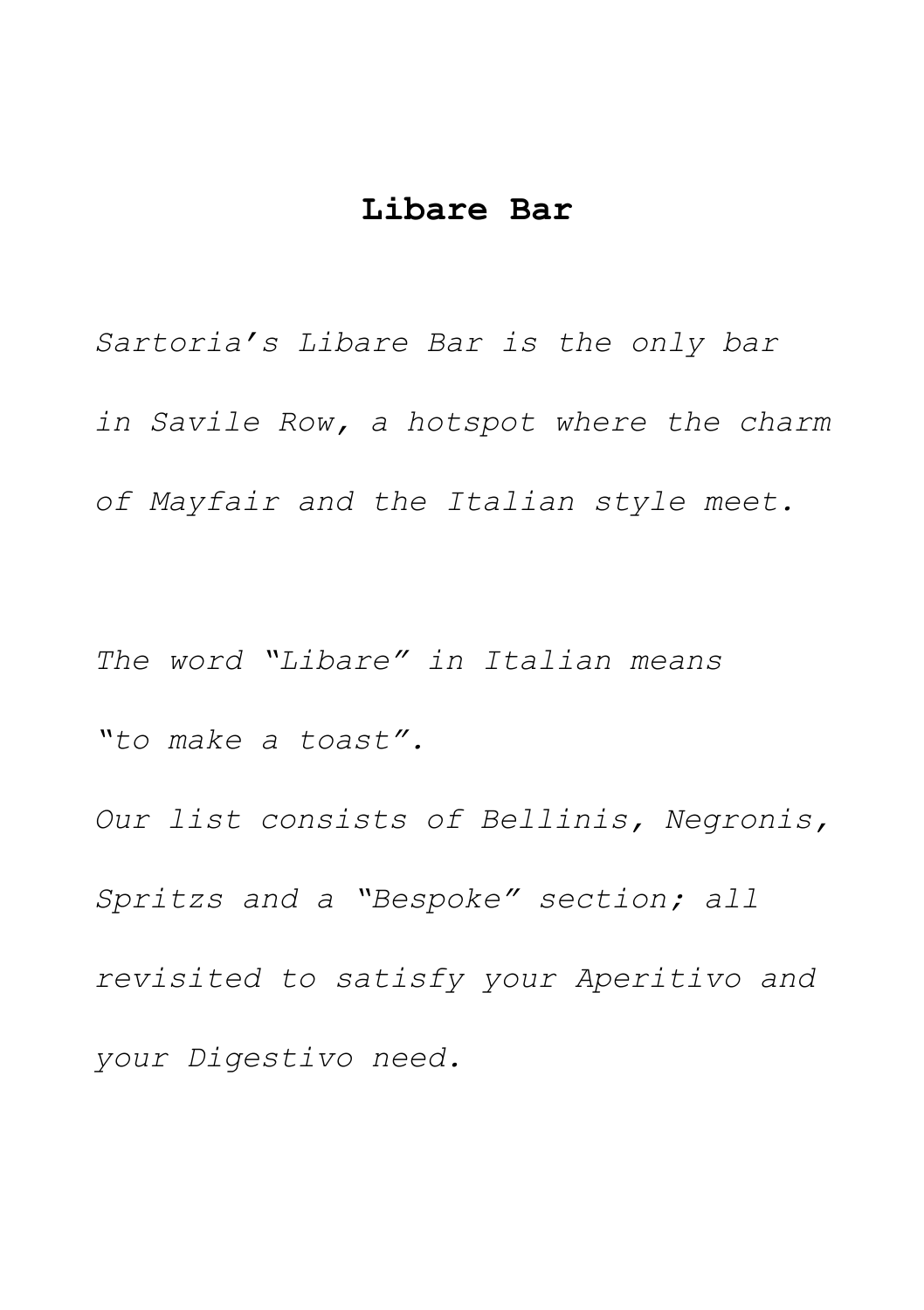## **SIGNATURE COCKTAILS**

*Amidst the buzz of London's luxury quarter, some of the capital's finest mixologists await to serve you perfection, straight up or on the rocks. Watch on as tailored bartenders conjure dramatic signature cocktails before your eyes, fascinating and theatrical before even reaching the lips*

#### **Hidden on the Rooftop £14.00**

*Belvedere vodka, Cocci Americano, Violette Liqueur, Lemon Juice, Egg White*

## **Little Venice £12.50**

*Lavender Infused Aperol, Amaro Montenegro, Lavender Bitter, Prosecco*

#### **Blood Orange Spritz £13.00**

*Martini Rubino, Italicus, Bergamot Oil, Solerno Blood Orange, Moet & Chandon*

#### **Pear & Spice £12.50**

*Spismith Gin, St. Germain, Pear puree, Ginger & Herbs*

#### **Mayfair Fizz £14.00**

*Ketel One Vodka, Disaronno, Elderflower Cordial, Passion Fruit, Moet & Chandon* 

#### **Art's Special £15.00**

Laphroaig 10yo, Chartreuse Yellow, Amaro Del Capo

#### **Show Me The Way £12.50**

*Tanqueray Gin, Limoncello, Fresh Cucumber & Mint*

#### **Mango Crush £13.50**

*Havana Rum 7 years, Passion Fruit, Mango, Angostura*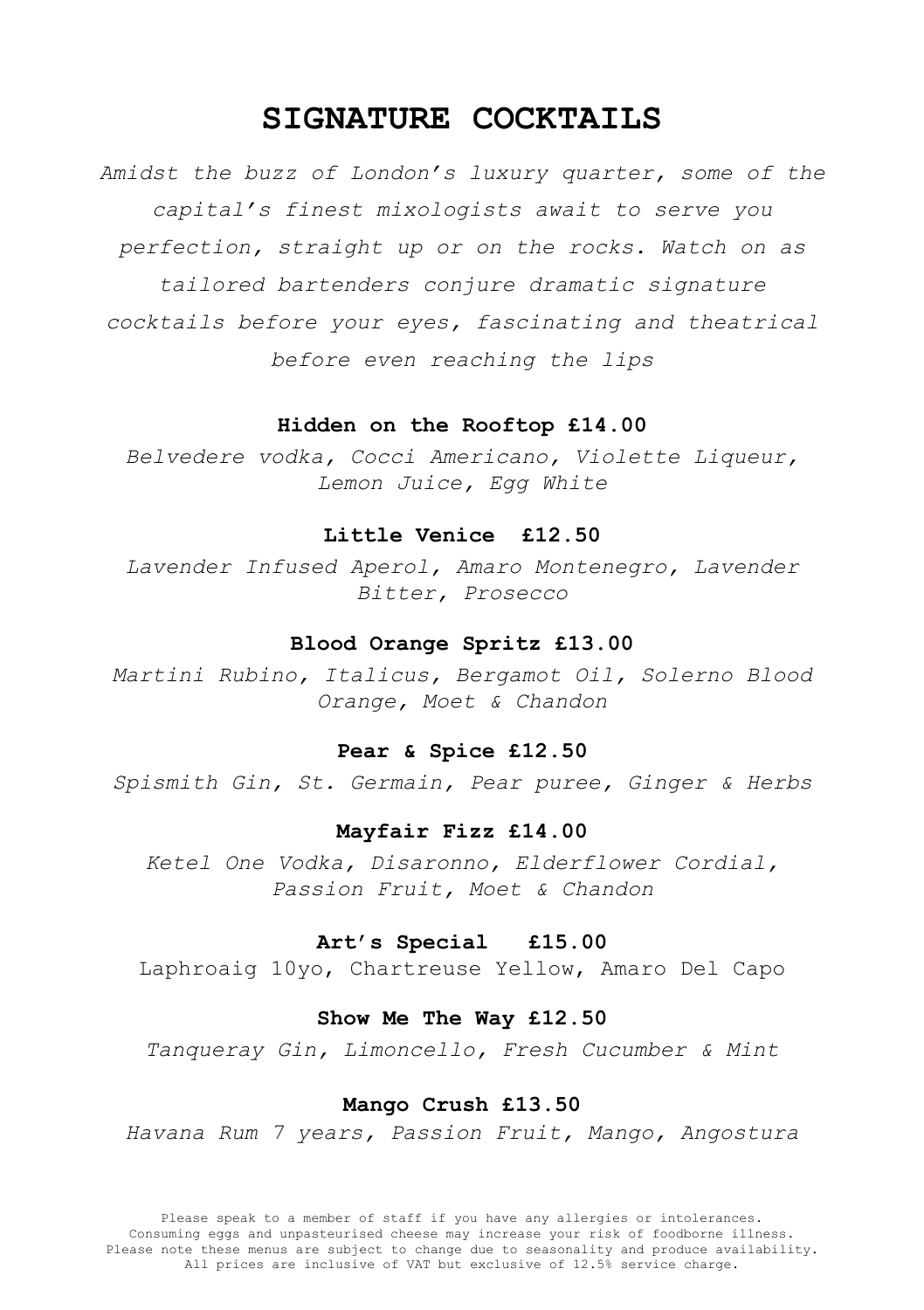## **NEGRONIS**

## **Classico £11.50**

*Tanqueray, Antica Formula, Campari*

## **Negroni Binaco £12.00**

Jerry Thomas Gin, Italicus , Luxardo Bitter

#### **Sbagliato £11.00**

*Campari, Antica Formula, prosecco*

#### **Japanese Negroni £11.50**

*Campari, Plum sake, lemon, sugar*

## **MOCKTAILS**

## **£6.50**

#### **Blueberry & Basil**

*Passion fruit, Cranberry juice, Lime juice, Fresh Blueberry, Basil leaves*

#### **Tipsy Tea**

*Fresh Raspberries, Fresh ginger, Caramel syrup, top up with cold chamomile tea* 

#### **Lavender Sour**

*Apple juice, Lavender syrup, Lemon juice*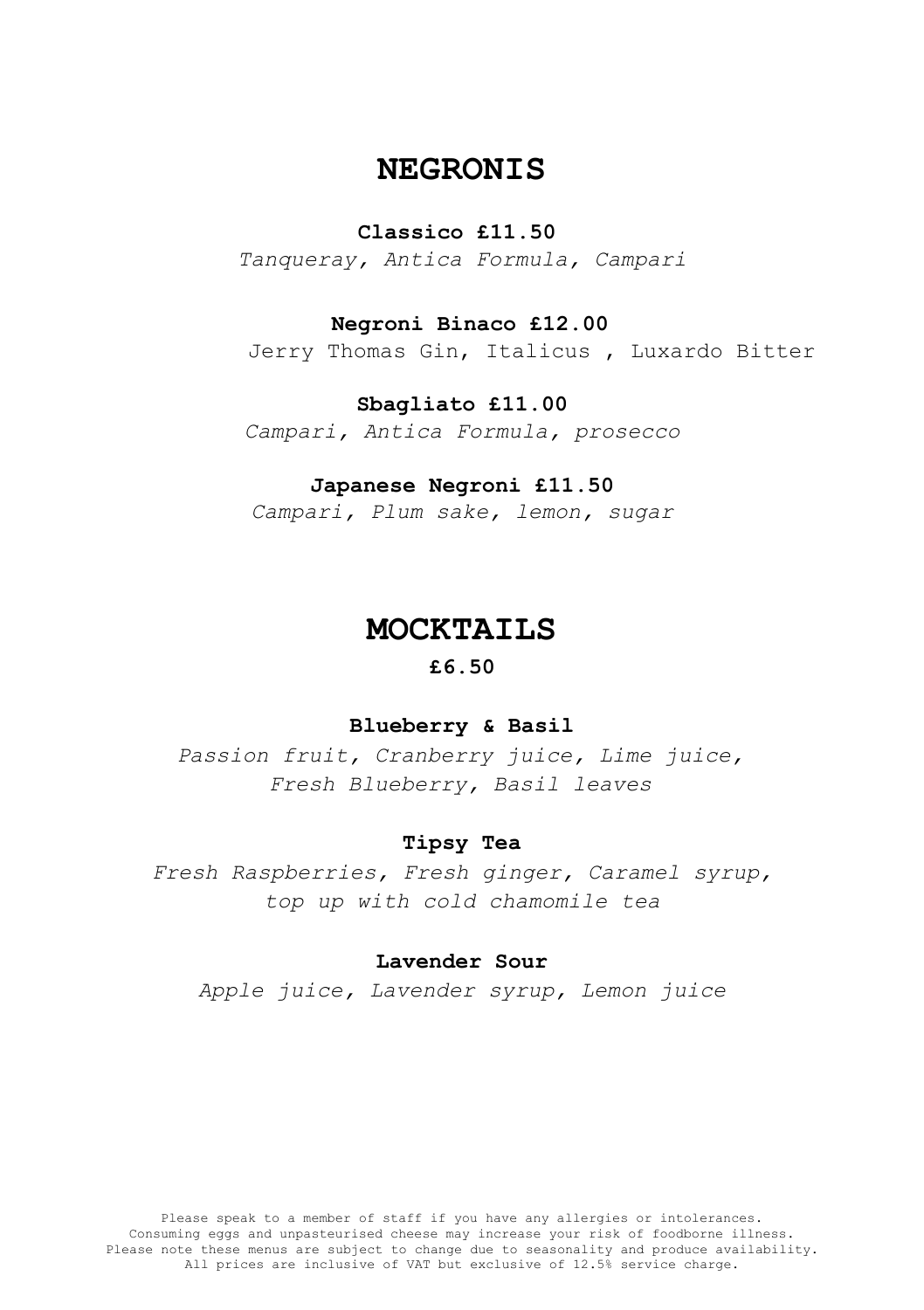## **WINES BY THE GLASS**

| <b>BOLLICINE - BUBBLES</b>                                                                                                                                 |                                      | 125 ml                                   |
|------------------------------------------------------------------------------------------------------------------------------------------------------------|--------------------------------------|------------------------------------------|
| Franciacorta Cuvee Prestige NV<br>La Cuvée, Laurent Perrier NV<br>Moet & Chandon NV<br>Laurent Perrier Rosé                                                |                                      | 16.00<br>18.00<br>16.00<br>25.00         |
| <b>BIANCHI - WHITE</b>                                                                                                                                     |                                      | 125 ml                                   |
| Sauvignon Lahn, San Michele Appiano<br>Roncaglia, Mancini<br>Fiano di Avellino, Guido Marsella<br>Chardonnay, Planeta<br>Vigna'Ngena, Capichera            | 2017<br>2017<br>2015<br>2017<br>2016 | 11.00<br>8.00<br>11.00<br>13.00<br>16.00 |
| ROSATI - ROSE                                                                                                                                              |                                      | 125m1                                    |
| Rosa dei Frati, Ca dei Frati                                                                                                                               | 2016                                 | 9.00                                     |
| $ROSI - RED$                                                                                                                                               |                                      | 125m1                                    |
| Primitivo Salento, Mocavero<br>Barbera D'Alba Serragrilli<br>Chianti Classico, Lamole di Lamole<br>Pinot Nero, Franz Haas<br>Barbaresco Asili, Ca del Baio | 2017<br>2017<br>2015<br>2016<br>2016 | 8.00<br>8.00<br>11.00<br>13.00<br>19.00  |

Larger 175ml glasses are available on request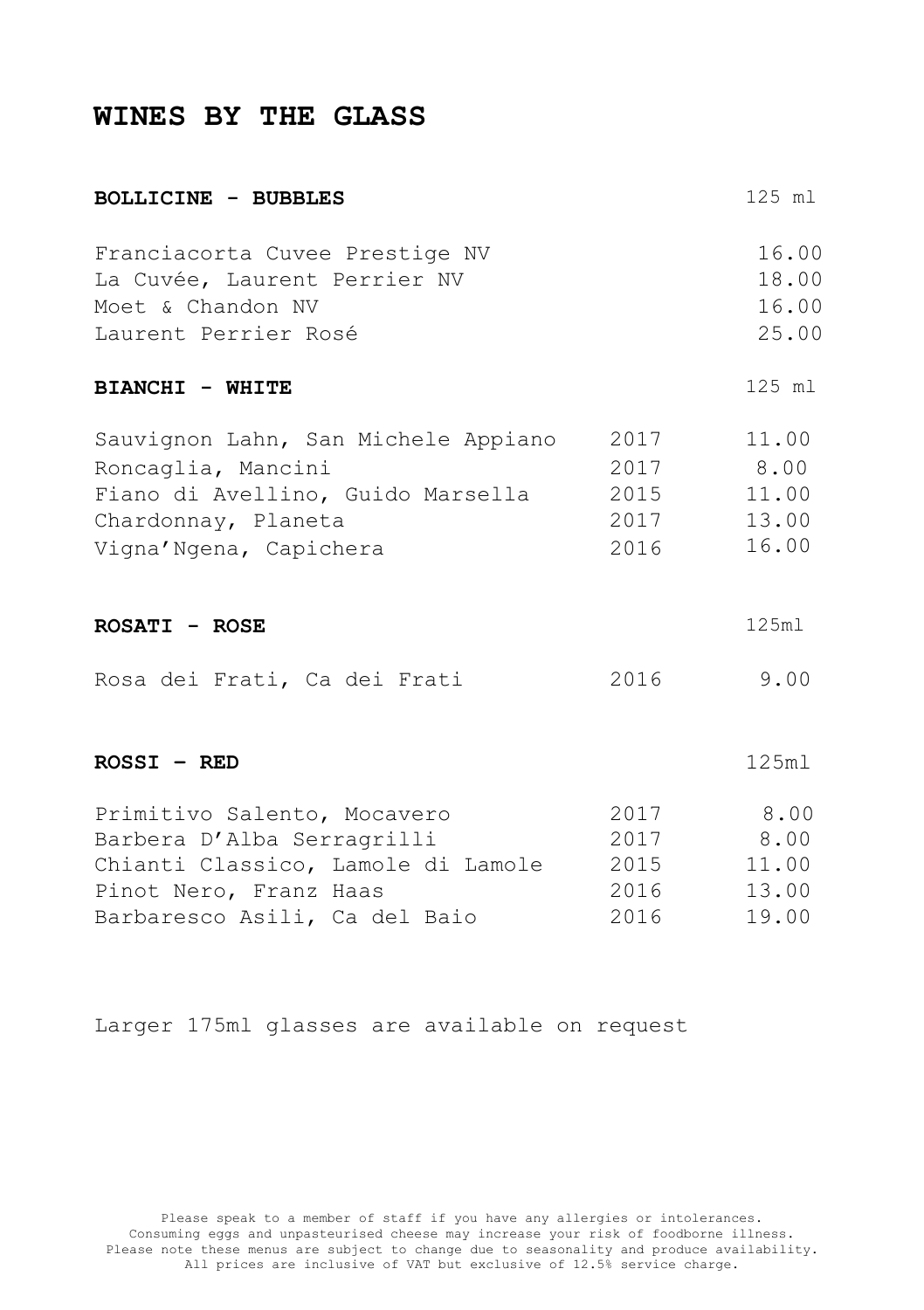## **APERITIVI**

|                                    | 50ml |
|------------------------------------|------|
| Martini Bianco, Extra Dry or Rosso | 7.00 |
| Martini Ambrato                    | 7.00 |
| Martini Rubino                     | 7.00 |
| Carpano Punt e Mes                 | 7.00 |
| Carpano Antica Formula             | 7.50 |
| Cocchi Americano Bianco            | 7.00 |
| Lillet                             | 7.00 |
| Aperol                             | 8.00 |
| Campari Bitter                     | 9.00 |

## **GIN**

50ml

| Tanqueray               | 10.00 |
|-------------------------|-------|
| Del Professore Monsieur | 10.50 |
| Portobello Road 171     | 10.00 |
| Hendrick's              | 11.00 |
| Gin Mare                | 12.00 |
| Sipsmith sloe qin       | 10.50 |
| Pink Pepper             | 13.50 |
| Tanqueray 10            | 12.00 |
| Beefeater 24            | 11.50 |
| Sipsmith                | 11.50 |
| London N1               | 12.00 |
| Monkev 47               | 14.00 |
| Roby Marton             | 13.00 |
|                         |       |

#### **VODKA**

|                         | 50m1  |
|-------------------------|-------|
| Ketel One               | 10.50 |
| Zubrowka Bison Grass    | 10.50 |
| Konik's Tail            | 11.00 |
| Black Cow               | 10.00 |
| Belvedere               | 11.50 |
| Ciroc                   | 12.00 |
| Belvedere Single Estate | 12.50 |
| Beluga                  | 13.50 |
| Crystal Head            | 14.00 |

Please speak to a member of staff if you have any allergies or intolerances. Consuming eggs and unpasteurised cheese may increase your risk of foodborne illness. Please note these menus are subject to change due to seasonality and produce availability. All prices are inclusive of VAT but exclusive of 12.5% service charge.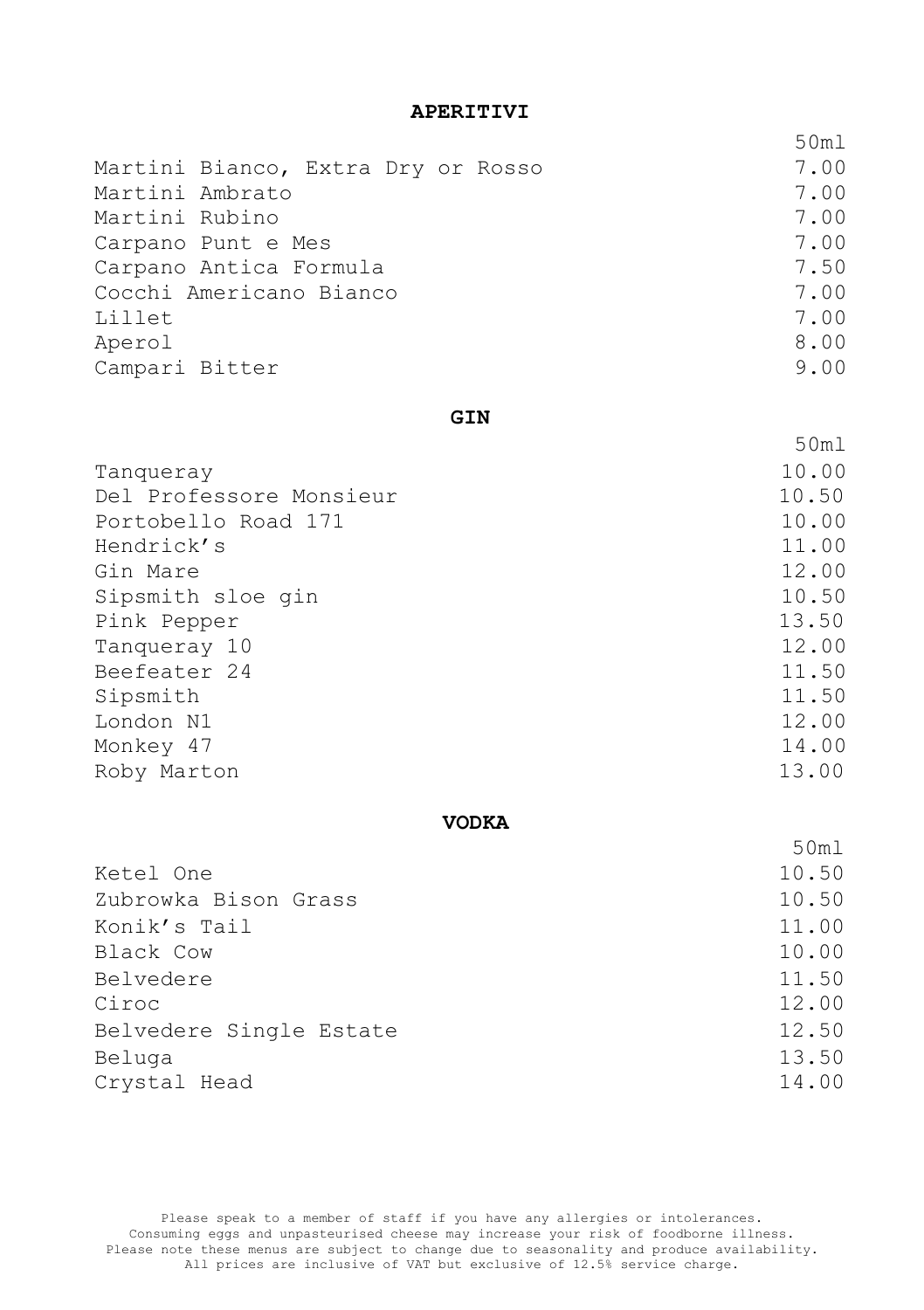## **TEQUILA**

|                    | 50ml  |
|--------------------|-------|
| Don Julio Blanco   | 12.00 |
| Don Julio Reposado | 13.00 |
| Silver Patron      | 13.00 |
| Montelobos Mezcal  | 15.00 |
|                    |       |

**RUM**

|                           | 50ml  |
|---------------------------|-------|
| Koko Kanu                 | 9.00  |
| Havana 3 yr               | 9.00  |
| Sailor Jerry              | 9.50  |
| Bacardi Oakheart Spice    | 9.00  |
| Havana 7 yr               | 10.00 |
| Myers's                   | 9.00  |
| Gosling's black seal      | 10.00 |
| Kraken Black Spiced       | 9.50  |
| Bacardi 8 yr              | 11.00 |
| Appleton Rare Blend       | 12.00 |
| Pampero Aniversario       | 12.00 |
| Zacapa Centernarios 23 yr | 18.00 |
| Zacapa XO                 | 24.00 |

## **CACHAÇA**

| Abelha Organic Cachaça |  | 11.00 |
|------------------------|--|-------|
|------------------------|--|-------|

**SCOTCH BLENDED WHISKY**

| Johnnie Walker Black Label    | 10.50 |
|-------------------------------|-------|
| Chivas 12 yr                  | 10.50 |
| Monkey shoulder               | 10.00 |
| Chivas 18 yr                  | 17.00 |
| Johnnie Walker Gold Label     | 15.00 |
| Johnnie Walker Platinum Label | 25.00 |
| Johnnie Walker Blue Label     | 40.00 |

50ml

50ml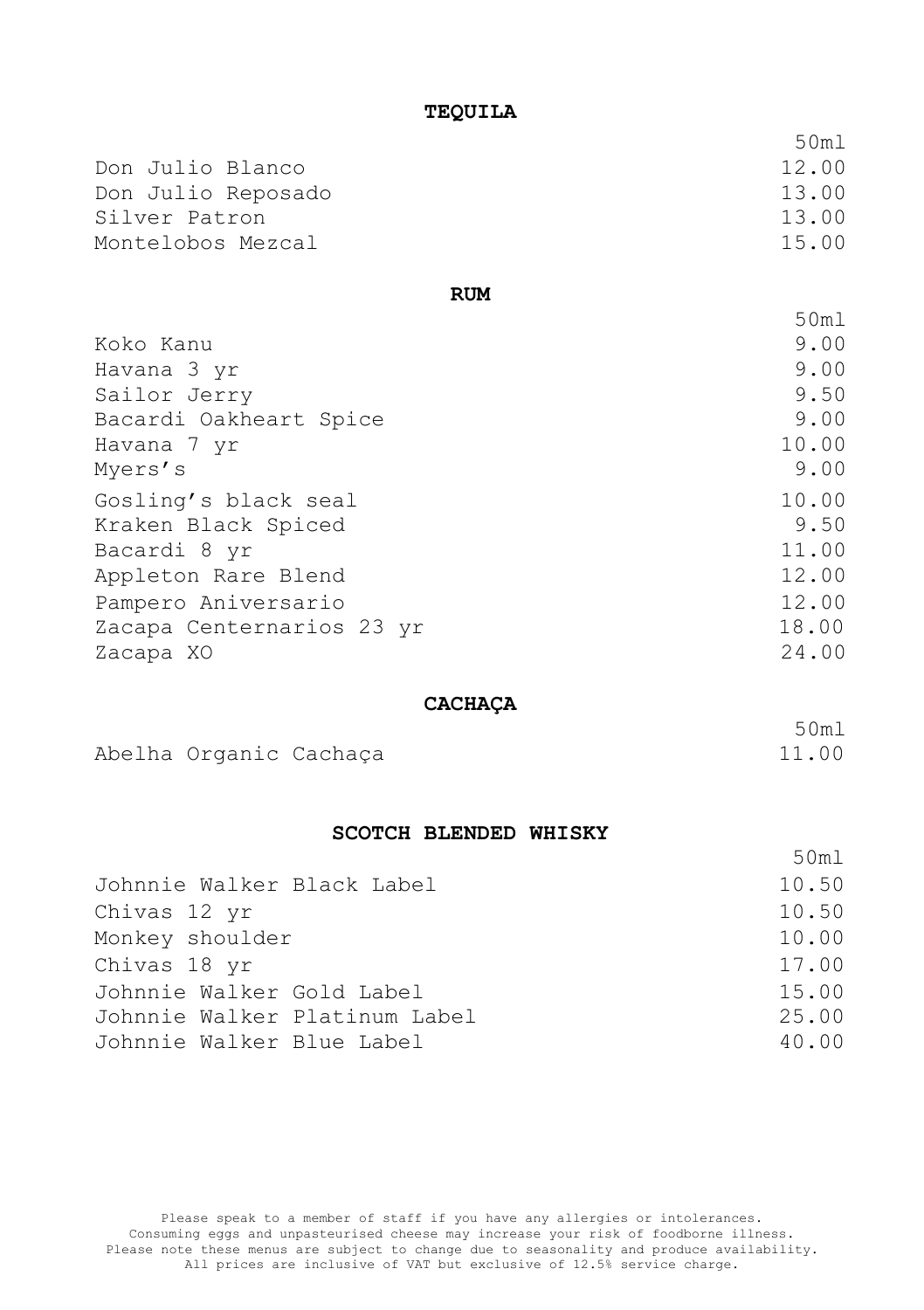## **SINGLE MALT WHISKY**

|                    | 50ml  |
|--------------------|-------|
| Glenmorangie 10 yr | 11.00 |
| Laphroaig 10 yr    | 12.00 |
| Dalwhinnie 15 yr   | 12.00 |
| Craggamore 12 yr   | 11.00 |
| Oban 14 yr         | 13.00 |
| Lagavulin 16 yr    | 15.00 |
| Cardhu 12 yr       | 13.00 |
| Caol Ila 12 yr     | 13.00 |
| Dalmore 15 yr      | 20.00 |
| Bowmore 25 yr      | 50.00 |
| Macallan 12 yr     | 19.00 |

## **JAPANESE WHISKEY**

|                       | 50ml  |
|-----------------------|-------|
| Hakushu Suntory       | 16.00 |
| Nikka from the Barrel | 13.00 |
| Yamazaki 12 yr        | 20.00 |

## **IRISH & CANADIAN WHISKEY**

|               | 50ml |
|---------------|------|
| Jamesons      | 8.00 |
| Canadian Club | 8.00 |

## **BOURBON & RYE WHISKEY**

 $50m1$ 

| Jack Daniel's                | 10.00 |
|------------------------------|-------|
| Rittenhouse Rye              | 9.00  |
| Bulleit Rye                  | 10.00 |
| Bulleit bourbon              | 10.50 |
| Makers Mark                  | 10.50 |
| Wild Turkey 101              | 11.00 |
| Woodford Reserve             | 12.00 |
| Jack Daniel's Single Barrel  | 17.00 |
| Jack Daniel's Gentleman Jack | 12.00 |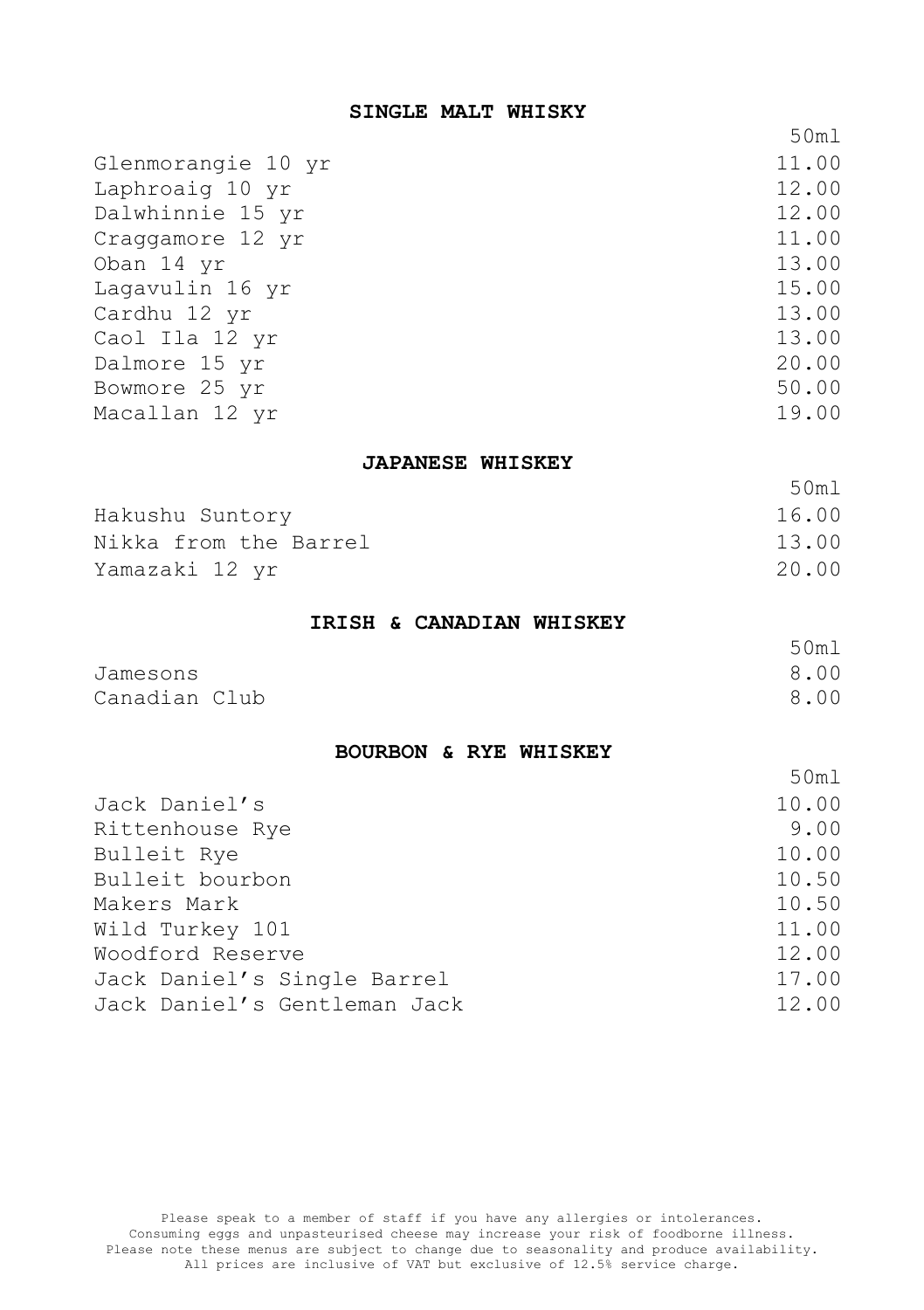## **DIGESTIVE: AMARI & LIQUEURS**

|                            | 50m1 |
|----------------------------|------|
| Amaro del Capo             | 7.00 |
| Averna                     | 7.00 |
| Kahlua                     | 8.00 |
| Cynar                      | 7.00 |
| Ramazzotti                 | 7.00 |
| Sambuca Luxardo dei Cesari | 7.00 |
| Nocino, Villa Zarri        | 7.00 |
| Limoncello                 | 7.00 |
| Amaretto Disaronno         | 9.00 |
| Frangelico                 | 8,00 |
| Baileys                    | 8.00 |
| Montenegro                 | 7.50 |
| Fernet Branca              | 7.50 |
| Drambuie                   | 8.00 |
| Grand Marnier              | 9.00 |

## **COGNAC, ARMAGNAC, BRANDY E CALVADOS**

|                                      | 50ml   |
|--------------------------------------|--------|
| Hennessy Fine de Cognac              | 11.00  |
| Remy Martin VSOP Cognac              | 12.00  |
| Villa Zarri 10 yr                    | 15.00  |
| Villa Zarri 23 yr                    | 27.00  |
| Villa Zarri 20 yr                    | 32.00  |
| Hennessy XO Cognac                   | 32.00  |
| Remy Martin XO Cognac                | 34.00  |
| Domaine Dupont VSOP Calvados         | 11.00  |
| Baron de Sigognac Bas Armagnac 10 yr | 10.00  |
| Remy Louis XIII                      | 500.00 |
| 25ml Remy Louis XIII                 | 250.00 |

Please speak to a member of staff if you have any allergies or intolerances. Consuming eggs and unpasteurised cheese may increase your risk of foodborne illness. Please note these menus are subject to change due to seasonality and produce availability. All prices are inclusive of VAT but exclusive of 12.5% service charge.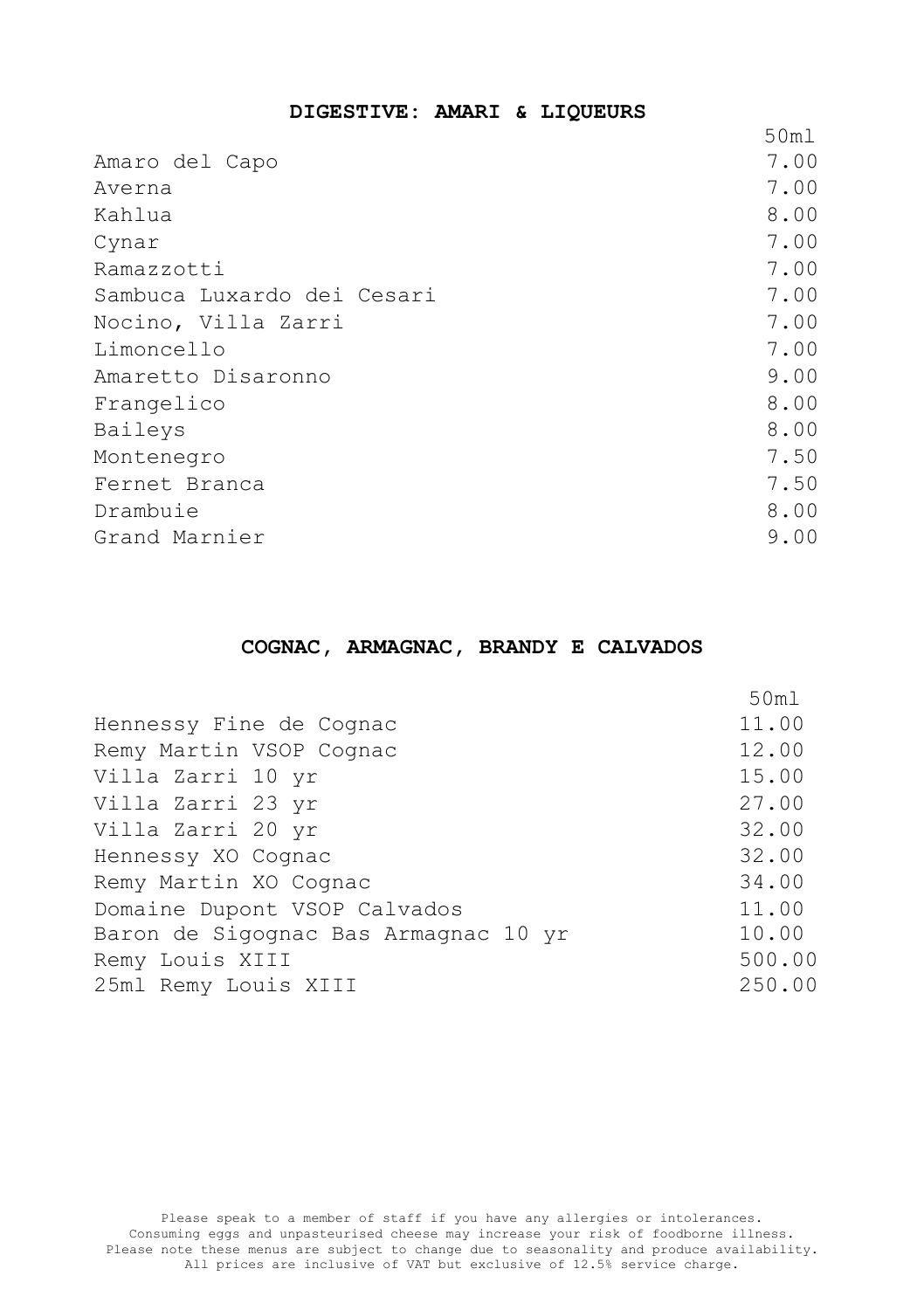#### **BIRRE - BEERS**

| Peroni Nastro Azzuro 330ml | 5.00  |
|----------------------------|-------|
| Menabrea Blonde 330ml      | 5.00  |
| Baladin Isaac 330ml        | 8 N N |
| Baladin Rock'n Roll 330ml  | 900   |

## **COFFEE & TEA**

| Espresso              | 3.50 |
|-----------------------|------|
| Double Espresso       | 4.00 |
| Macchiato             | 4.00 |
| Double Macchiato      | 4.00 |
| Filter Coffee         | 4.00 |
| Caffelatte            | 4.00 |
| Cappuccino            | 4.00 |
| Hot Chocolate         | 4.00 |
| English Breakfast Tea | 4.50 |
| Earl Grey             | 4.50 |
| Peppermint            | 4.50 |
| Jasmine               | 4.50 |
| Green                 | 4.50 |

## **INFUSIONS**

| Camomile         | 4.50 |
|------------------|------|
| Ginger and Lemon | 4.50 |
| Thyme and orange | 4.50 |
| Fresh Mint       | 4.50 |

For our selection of cigars please see the back of the menu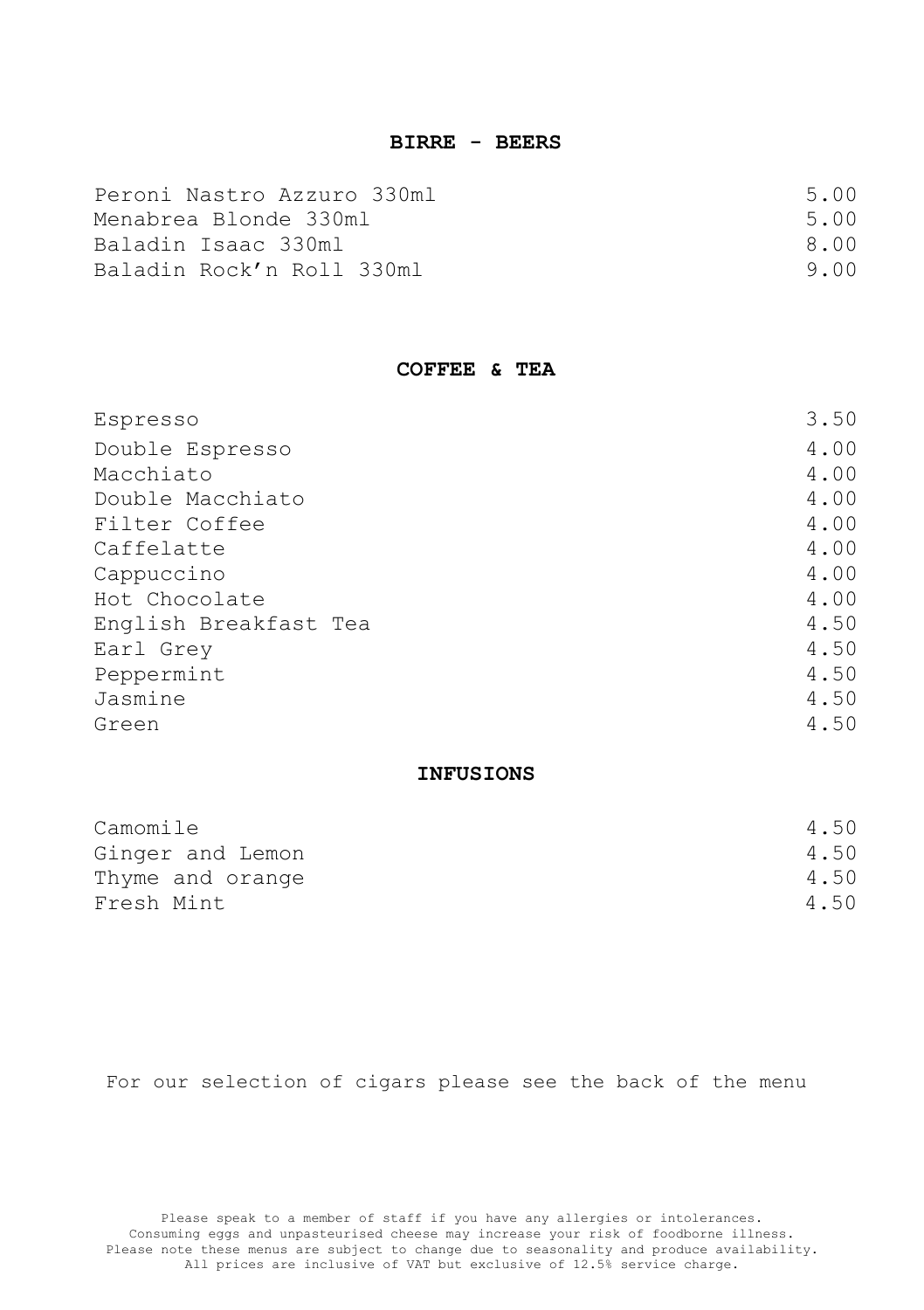## **CIGARS**

#### **HOYO DE MONTERREY, Epicure No 2**

**Flavour:** LIGHT **Length:** 4 7/8'' (124mm)£31.00

*Crisp, fruity and airy. Light bodied, smooth smoke.* 

#### **H.UPMANN, Half Corona**

**Flavour:** LIGHT TO MEDIUM **Length:** 3 1/2'' (90mm)

£18.00 *Creamy cigar with hints of coffee. Small attractive Havana with complex flavour. Excellent short smoking break cigar.* 

#### **COHIBA, Siglo IV**

**Flavour:** MEDIUM **Length:** 5 5/8'' (143mm)£46.00

*Very classy cigar. Perfect balance of earthy, smoky and coffee notes mixed with a nutty fruitiness.*